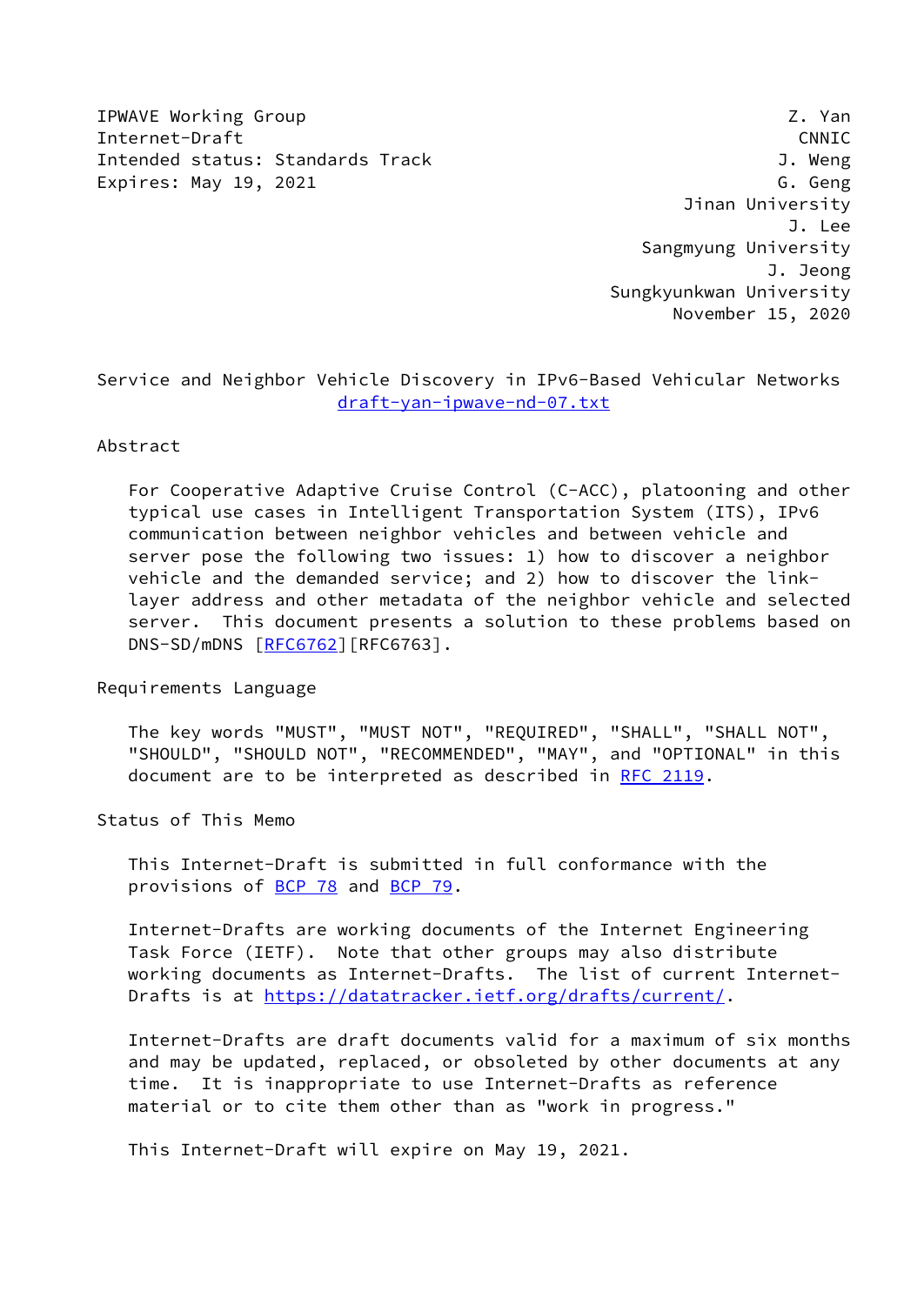<span id="page-1-1"></span>Internet-Draft ITS SeNeDis November 2020

Copyright Notice

 Copyright (c) 2020 IETF Trust and the persons identified as the document authors. All rights reserved.

This document is subject to **[BCP 78](https://datatracker.ietf.org/doc/pdf/bcp78)** and the IETF Trust's Legal Provisions Relating to IETF Documents [\(https://trustee.ietf.org/license-info](https://trustee.ietf.org/license-info)) in effect on the date of publication of this document. Please review these documents carefully, as they describe your rights and restrictions with respect to this document. Code Components extracted from this document must include Simplified BSD License text as described in Section 4.e of the Trust Legal Provisions and are provided without warranty as described in the Simplified BSD License.

### Table of Contents

| 2. Name and address configurations 3                     |  |
|----------------------------------------------------------|--|
| $\frac{3}{2}$ . Service and neighbor vehicle discovery 3 |  |
|                                                          |  |
|                                                          |  |
|                                                          |  |
|                                                          |  |
| 7.1. Normative References 6                              |  |
| 7.2. Informative References 7                            |  |
|                                                          |  |

# <span id="page-1-0"></span>[1](#page-1-0). Introduction

As illustrated in [[DNS-Autoconf\]](#page-6-2), a naming scheme is needed for the vehicle devices to support the unique name auto-configuration. This can support the location based communication and scalable information organization in Intelligent Transportation Systems (ITS). Based on the naming scheme like this and the widely-used DNS-SD/mDNS protocol, this document illustrates how to discover a neighbor vehicle or the required services with DNS resolution logic. Before this, we make the following assumptions:

 o Name: A vehicle SHOULD have at least one temporary name which may be related with its geo-location or provided services. This name is related with the service or identifier of the particular vehicle.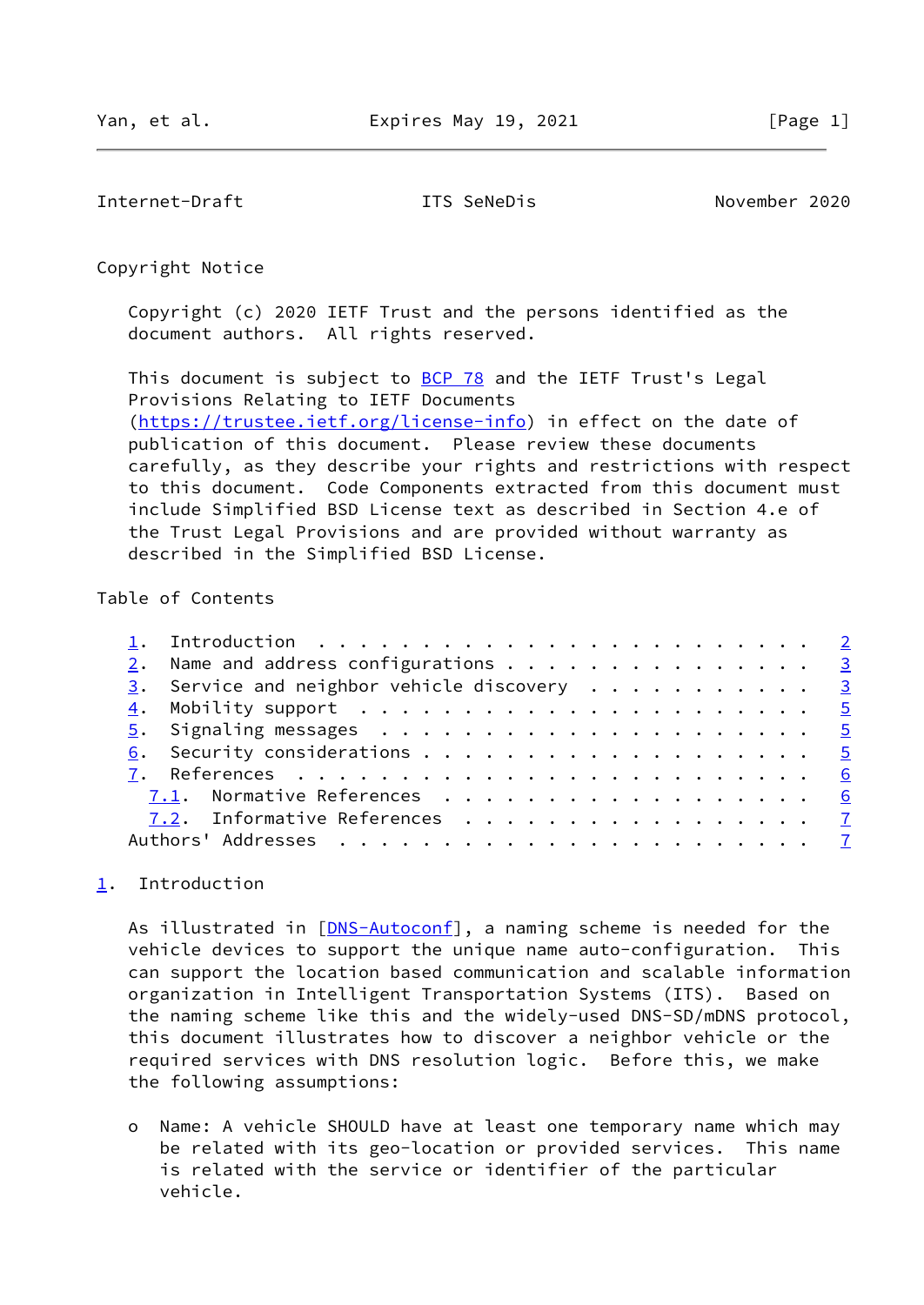o Address: A vehicle SHOULD have at least one global IP address which is routable for the IPv6 communications. This address acts as the Home Address (HoA) of vehicle to facilitate its mobility.

Yan, et al. **Expires May 19, 2021** [Page 2]

<span id="page-2-1"></span>Internet-Draft ITS SeNeDis November 2020

 In this way, a standardized, efficient and scalable scheme should be used to retrieve the necessary information of the corresponding node (domain name, IP address, geo-location, link-layer address, key and so on) for the further communications based on the DNS-SD/mDNS functions. In addition, the IPv6 Neighbor Discovery (ND)'s messages (e.g., RA and RS messages) can also be used to exchange some required information (e.g., mobile network prefixes) in ITS in combination with DNS-SD/mDNS [\[MNPP](#page-7-0)].

<span id="page-2-0"></span>[2](#page-2-0). Name and address configurations

 Typically, the Road-Side Unit (RSU) acts as an Access Router (AR) to serve for the static and moving vehicles which want to be connected into the networks locally or publically.

Based on [\[RFC3646](https://datatracker.ietf.org/doc/pdf/rfc3646)], [\[RFC6106](https://datatracker.ietf.org/doc/pdf/rfc6106)] or extended WAVE Service Announcement (WSA) message, the RSU can announce its location based name prefix to the vehicles covered by the RSU. This location based prefix may contain information such as country, city, street and so on, which will act as the "domain\_name" of the vehicle device name as specified in [[DNS-Autoconf\]](#page-6-2).

 The RSU may also advertise the IPv6 prefix to support the IPv6 Stateless Address Auto-configuration (SLAAC) operation of vehicle devices and movement detection (in the IP layer). If the DHCPv6 is used for the address configuration, RSU also acts as functional entity such as a DHCP proxy and DHCP server.

<span id="page-2-2"></span>[3](#page-2-2). Service and neighbor vehicle discovery

 Vehicular network is a dynamic environment, then the following two modes should be supported based on different connection conditions of the vehicle.

(1) RSU based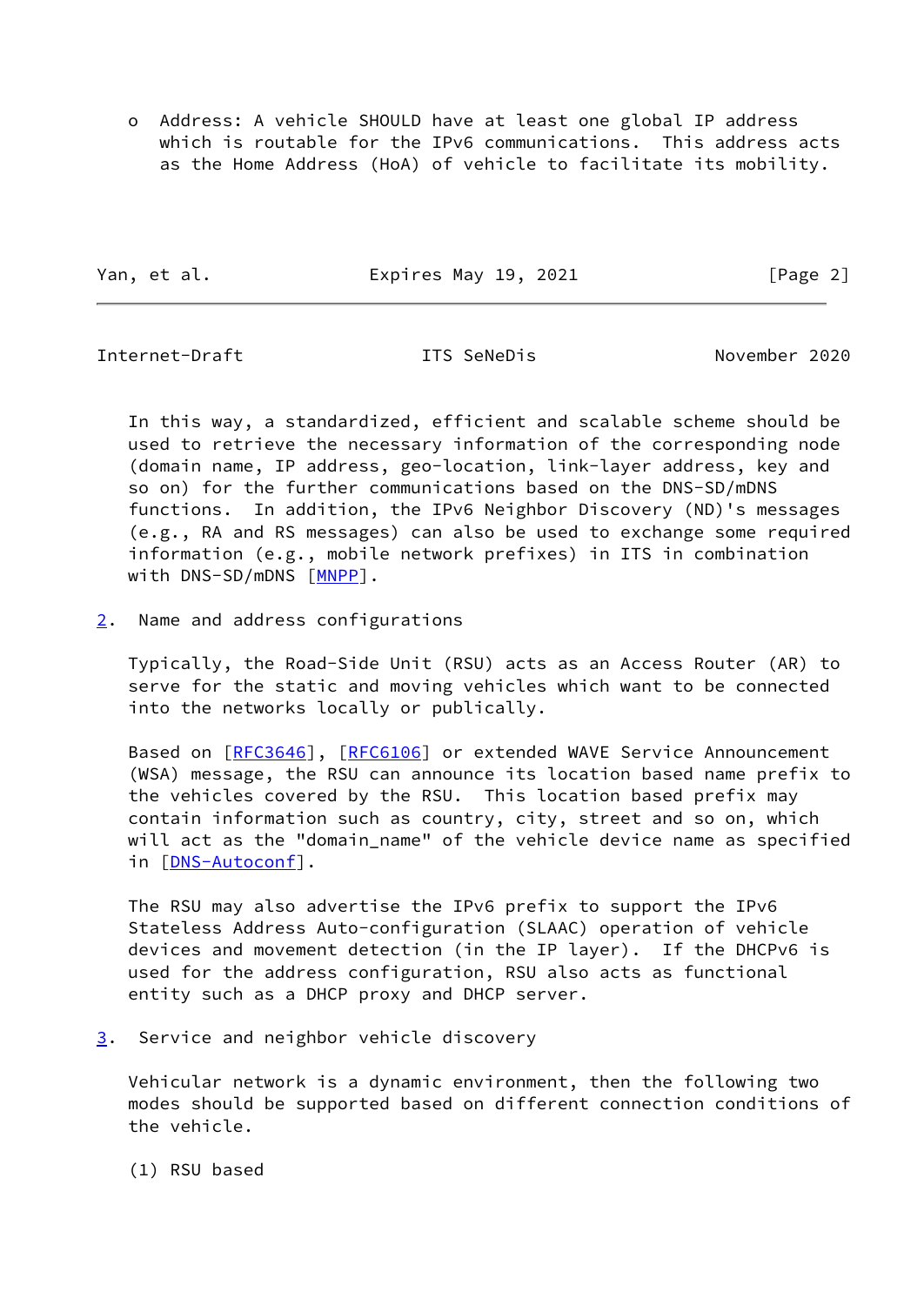Vehicles may have direct connection with the serving RSU and join the same link with the serving RSU. Then the RSU can maintain the registered vehicles and services in its serving domain. Otherwise, the RSU acts as a proxy node for discovering in a proxy manner [\[DNSSD-Hybrid](#page-7-1)].

 When a vehicle wants to locate the potential service or the nearby neighbor and further establish the communication, the vehicle will trigger the direct unicast query to port 5353 or legacy unicast DNS query to the RSU. RSU may respond directly if it has the related information, otherwise, the RSU multicasts the DNS query to the multicast group to retrieve the related information. A unicast

| Yan, et al. | Expires May 19, 2021 | [Page 3] |
|-------------|----------------------|----------|
|-------------|----------------------|----------|

Internet-Draft ITS SeNeDis November 2020

 response is the first recommendation here because it can suppress the flooding, but of course, the DNS response message can also be multicasted as an active announcement of the vehicle or service existence.

(2) Ad-hoc based

 Vehicles may communicate with each other or sense the front and rear neighbor vehicles with DSRC, WiFi, Bluetooth or other short-distance communication technologies, connecting each other in the Ad-hoc manner. Then the discovery can also be executed in an infrastructure-less manner with the following phases, as specified in the plain mDNS.

- o Probing: When a vehicle starts up, wakes up from sleeping mode or the Vehicular Ad Hoc Networks (VANET) topology changes (after configuration of the name and address), it should probe the availability of the service with which it can provide other vehicles. Then the vehicle periodically announces the service and its existence with unsolicited multicast DNS response containing, in the Answer Section, all of its service name, DNS name, IP address and other information. The vehicle also updates the related information actively if there is any change.
- o Discovering: To support the service and neighbor vehicle discovery in the dynamic and fragmentation-possible environment in VANET, different query modes of mDNS can be used for different scenarios: 1) One-Short Multicast DNS Query can be used to locate a specific vehicle. 2) Continuous Multicast DNS Query can be used to locate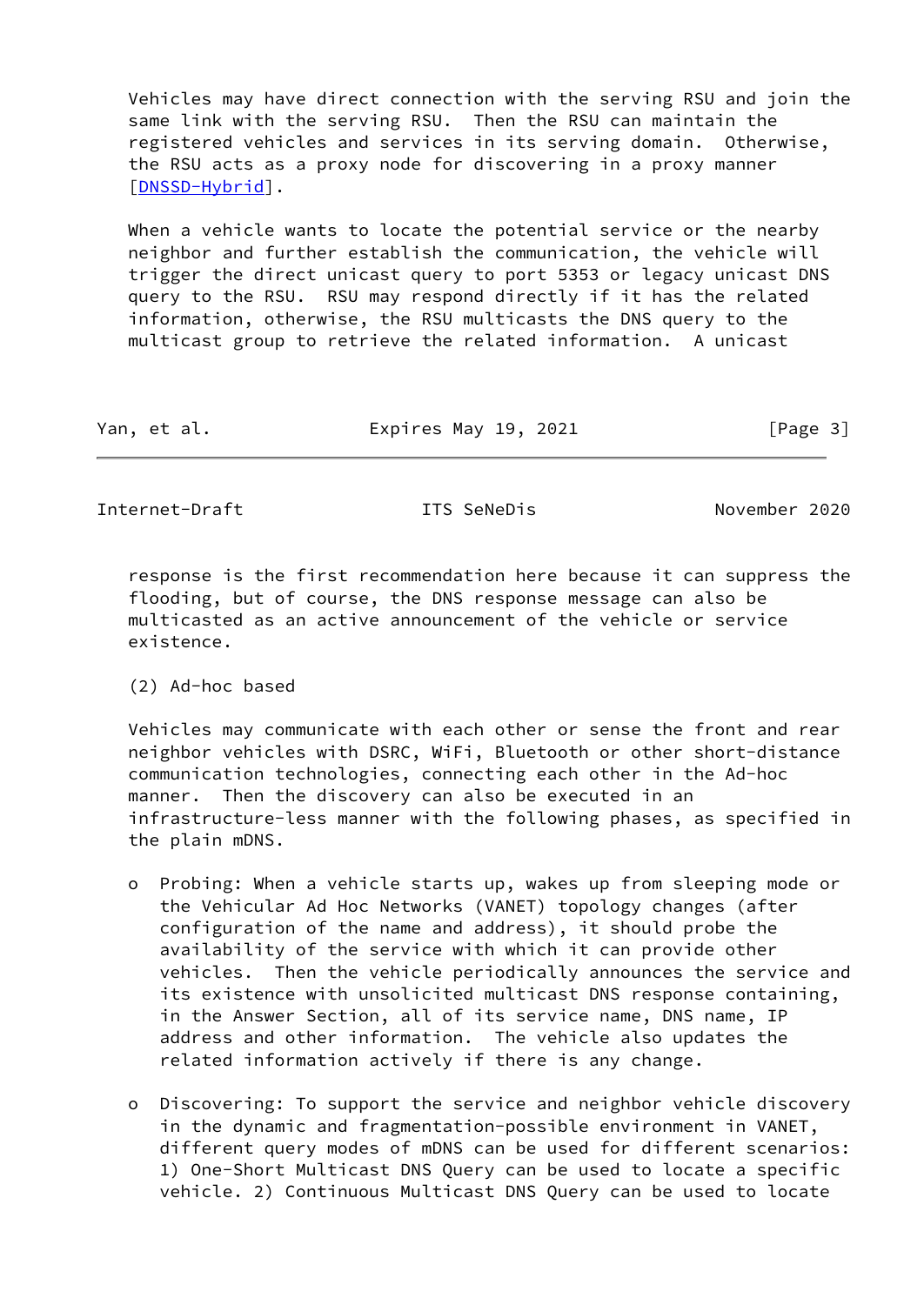the nearby vehicles which are moving.

 o Refreshing: After the neighbor discovery as illustrated above, the vehicles should continually exchange their DNS name, IP address, geo-location and other information in order to refresh the established communications. For example, the Multiple Questions Multicast Responses can be used to update the caches of receivers efficiently and Multiple Questions Unicast Responses can be used to support the fast bootstrapping when a new vehicle joins.

 o Goodbye: When the vehicle arrives at its destination, stops temporarily or shuts down its communication or sensing devices, it will announce the service suspending and its inexistence with an unsolicited multicast DNS response packet, giving the same Resource Records (RRs) (containing its DNS name and IP address), but with zero Time-To-Live (TTL).

Yan, et al. **Expires May 19, 2021** [Page 4]

<span id="page-4-1"></span>Internet-Draft ITS SeNeDis November 2020

<span id="page-4-0"></span>[4](#page-4-0). Mobility support

 During the movement of the vehicle, it may cross different RSUs. When a vehicle enters the coverage of a new RSU, the new domain prefix and new IPv6 prefix may be learned. Generally, there are the following three main cases for the mobility:

- o The domain name changes and the IP prefix remains. The vehicle will configure a new DNS name from the new RSU. Then the vehicle should update the new DNS name in the local database (e.g., RSU) with DNS Update [[RFC2136\]](https://datatracker.ietf.org/doc/pdf/rfc2136), DNS Push Notifications [\[DNSSD-Push\]](#page-7-2), Service Registration Protocol (SRP) [\[DNSSD-SRP](#page-7-3)] or just actively announce its new name information with plain mDNS notification scheme. If the service is registered in the RSU, then the stale service should be withdrawn in order to reduce the management load [[DNSSD-Lease\]](#page-7-4).
- o The domain name remains and the IP prefix changes. The vehicle will configure a new IPv6 temporary address (e.g., CoA) form the new RSU. Then the IP-layer mobility management protocols should be used to update the binding entry of the vehicle (e.g., Mobile IPv6 [\[RFC6275](https://datatracker.ietf.org/doc/pdf/rfc6275)]).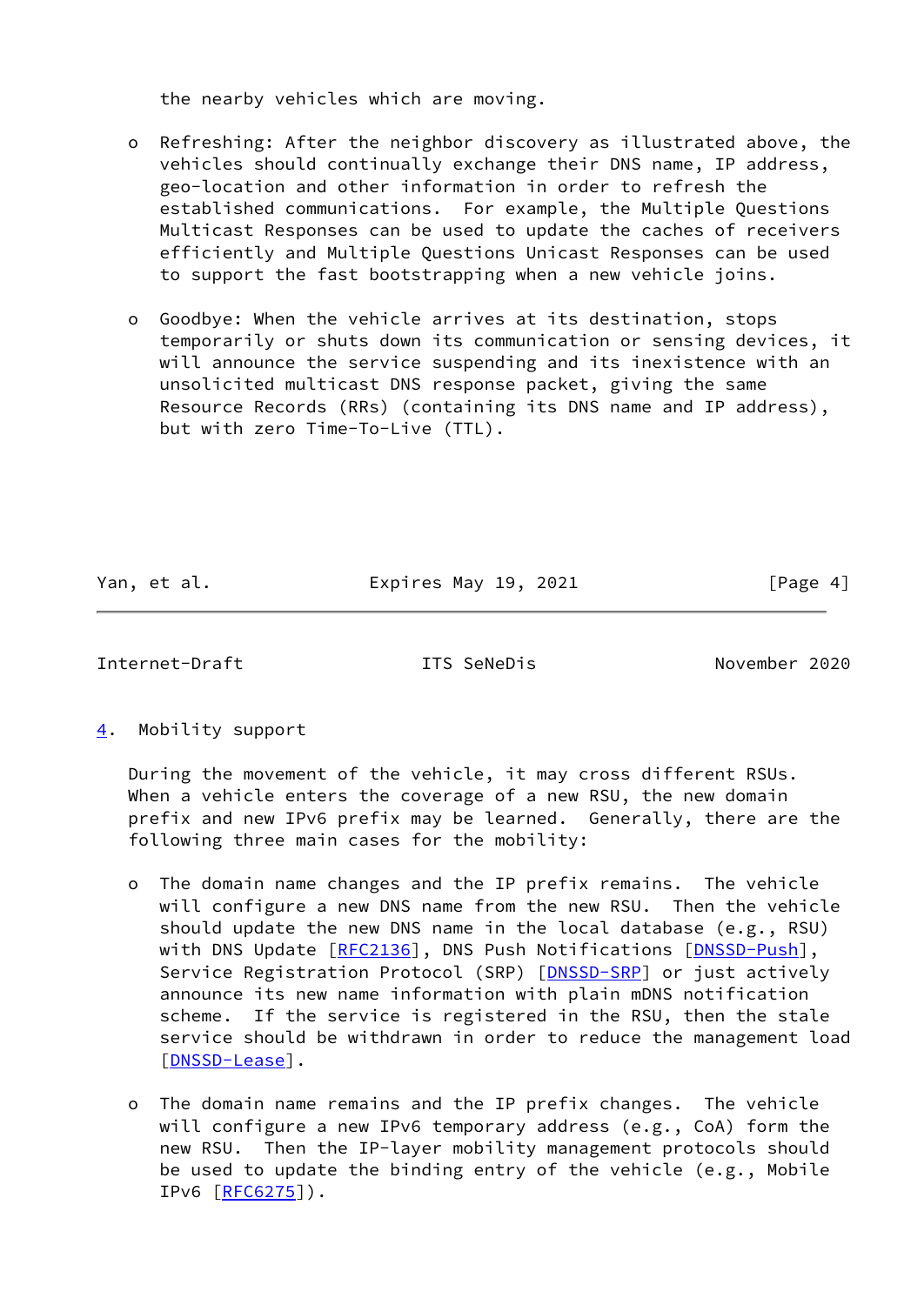- o Both the domain name and IP prefix change, the name information should be updated as in the first case and then the IP-layer mobility management protocols (e.g., Mobile IPv6 [\[RFC6275](https://datatracker.ietf.org/doc/pdf/rfc6275)] and Proxy Mobile IPv6 [\[RFC5213](https://datatracker.ietf.org/doc/pdf/rfc5213)]) as in the second case should also be triggered.
- <span id="page-5-0"></span>[5](#page-5-0). Signaling messages

 To facilitate the further communication, the link-layer address, public Key, geo-information and other metadata may be included in the DNS message in a piggyback manner. Specially, the TXT RR in DNS-SD can be used to include these information with multiple key: value pairs.

 Besides, this kind of information may be obtained through the following IPv6 Neighbor Discovery Protocol (NDP) or other procedures (e.g., DHCP and WSA).

<span id="page-5-1"></span>[6](#page-5-1). Security considerations

 In order to reduce the DNS traffic on the wireless link and avoid the unnecessary flooding, the related schemes in mDNS can be used, such as: Known-Answer Suppression, Multipacket Known-Answer Suppression, Duplicate Question Suppression and Duplicate Answer Suppression.

| Yan, et al.<br>Expires May 19, 2021 | [Page 5] |
|-------------------------------------|----------|
|-------------------------------------|----------|

<span id="page-5-3"></span>Internet-Draft ITS SeNeDis November 2020

 In order to guarantee the origination of the DNS message and avoid the DNS message tampering, the security consideration in mDNS should also be adopted.

<span id="page-5-2"></span>[7](#page-5-2). References

<span id="page-5-4"></span>[7.1](#page-5-4). Normative References

- [RFC2119] Bradner, S., "Key words for use in RFCs to Indicate Requirement Levels", [BCP 14](https://datatracker.ietf.org/doc/pdf/bcp14), [RFC 2119](https://datatracker.ietf.org/doc/pdf/rfc2119), DOI 10.17487/RFC2119, March 1997, <[https://www.rfc-editor.org/info/rfc2119>](https://www.rfc-editor.org/info/rfc2119).
- [RFC2136] Vixie, P., Ed., Thomson, S., Rekhter, Y., and J. Bound, "Dynamic Updates in the Domain Name System (DNS UPDATE)",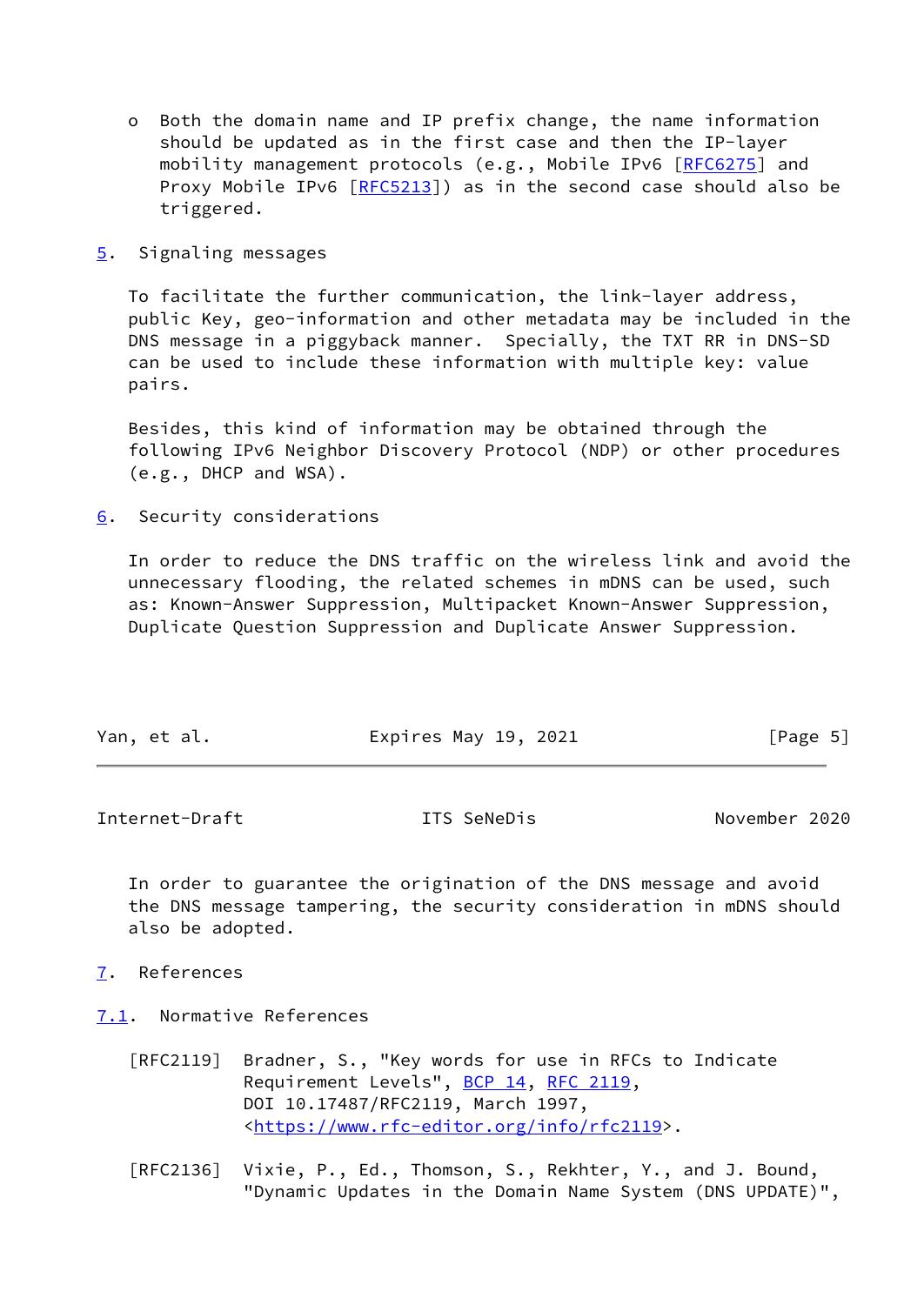[RFC 2136,](https://datatracker.ietf.org/doc/pdf/rfc2136) DOI 10.17487/RFC2136, April 1997, <[https://www.rfc-editor.org/info/rfc2136>](https://www.rfc-editor.org/info/rfc2136).

- [RFC3646] Droms, R., Ed., "DNS Configuration options for Dynamic Host Configuration Protocol for IPv6 (DHCPv6)", [RFC 3646,](https://datatracker.ietf.org/doc/pdf/rfc3646) DOI 10.17487/RFC3646, December 2003, <[https://www.rfc-editor.org/info/rfc3646>](https://www.rfc-editor.org/info/rfc3646).
- [RFC5213] Gundavelli, S., Ed., Leung, K., Devarapalli, V., Chowdhury, K., and B. Patil, "Proxy Mobile IPv6", [RFC 5213,](https://datatracker.ietf.org/doc/pdf/rfc5213) DOI 10.17487/RFC5213, August 2008, <[https://www.rfc-editor.org/info/rfc5213>](https://www.rfc-editor.org/info/rfc5213).
- [RFC6106] Jeong, J., Park, S., Beloeil, L., and S. Madanapalli, "IPv6 Router Advertisement Options for DNS Configuration", [RFC 6106,](https://datatracker.ietf.org/doc/pdf/rfc6106) DOI 10.17487/RFC6106, November 2010, <[https://www.rfc-editor.org/info/rfc6106>](https://www.rfc-editor.org/info/rfc6106).
- [RFC6275] Perkins, C., Ed., Johnson, D., and J. Arkko, "Mobility Support in IPv6", [RFC 6275](https://datatracker.ietf.org/doc/pdf/rfc6275), DOI 10.17487/RFC6275, July 2011, [<https://www.rfc-editor.org/info/rfc6275](https://www.rfc-editor.org/info/rfc6275)>.
- [RFC6762] Cheshire, S. and M. Krochmal, "Multicast DNS", [RFC 6762](https://datatracker.ietf.org/doc/pdf/rfc6762), DOI 10.17487/RFC6762, February 2013, <[https://www.rfc-editor.org/info/rfc6762>](https://www.rfc-editor.org/info/rfc6762).
- [RFC6763] Cheshire, S. and M. Krochmal, "DNS-Based Service Discovery", [RFC 6763,](https://datatracker.ietf.org/doc/pdf/rfc6763) DOI 10.17487/RFC6763, February 2013, <[https://www.rfc-editor.org/info/rfc6763>](https://www.rfc-editor.org/info/rfc6763).

| Yan, et al. | Expires May 19, 2021 | [Page 6] |
|-------------|----------------------|----------|
|             |                      |          |

<span id="page-6-1"></span>Internet-Draft ITS SeNeDis November 2020

<span id="page-6-0"></span>[7.2](#page-6-0). Informative References

<span id="page-6-2"></span>[DNS-Autoconf]

 Jeong, J., Lee, S., and J. Park, "DNS Name Autoconfiguration for Internet-of-Things Devices in IP Based Vehicular Networks", [draft-jeong-ipwave-iot-dns](https://datatracker.ietf.org/doc/pdf/draft-jeong-ipwave-iot-dns-autoconf-07) [autoconf-07](https://datatracker.ietf.org/doc/pdf/draft-jeong-ipwave-iot-dns-autoconf-07), November 2019.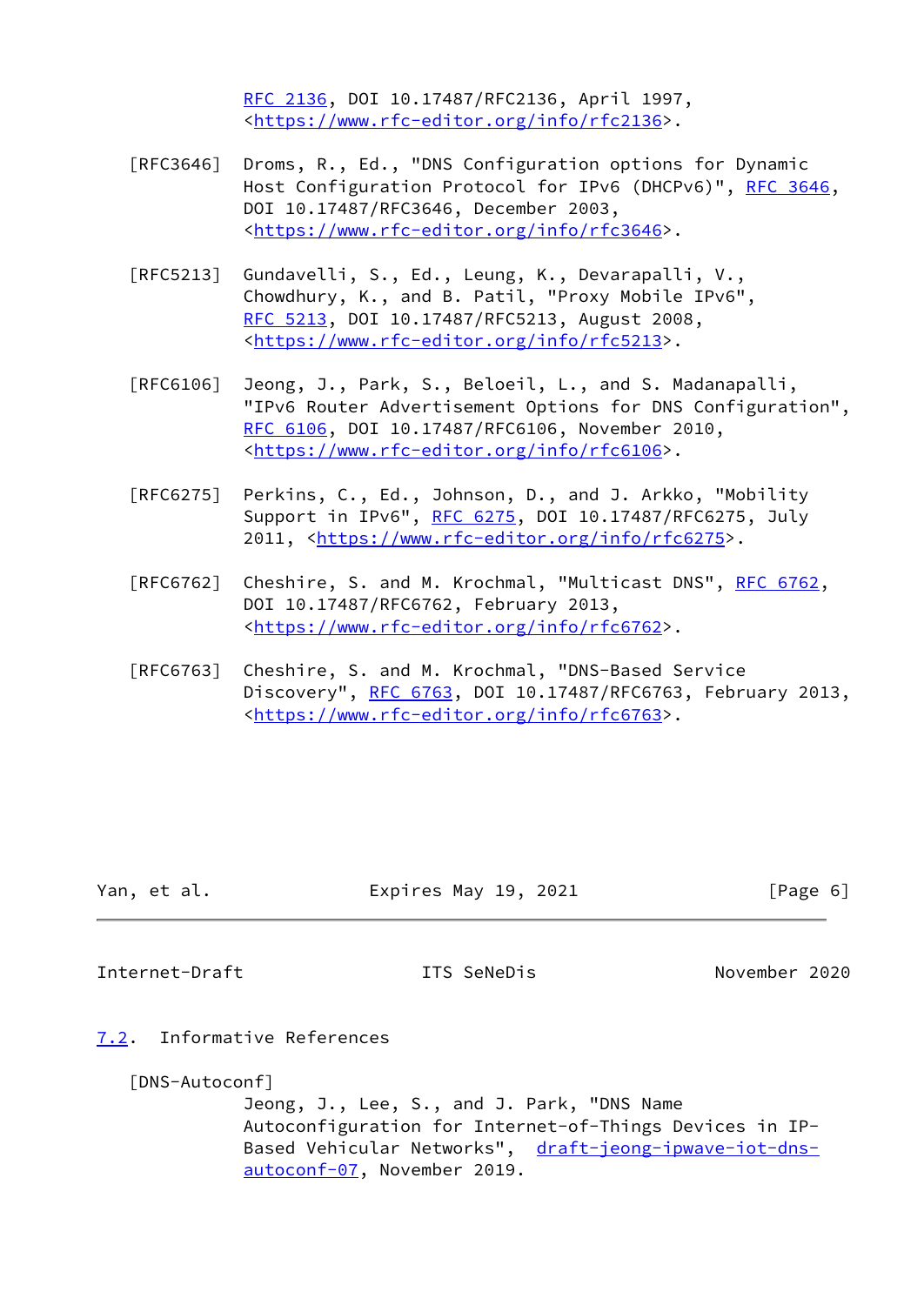# <span id="page-7-1"></span>[DNSSD-Hybrid]

 Cheshire, S., "Discovery Proxy for Multicast DNS-Based Service Discovery", [draft-ietf-dnssd-hybrid-10,](https://datatracker.ietf.org/doc/pdf/draft-ietf-dnssd-hybrid-10) March 2019.

# <span id="page-7-4"></span>[DNSSD-Lease]

 Cheshire, S. and T. Lemon, "Dynamic DNS Update Leases", [draft-sekar-dns-ul-02,](https://datatracker.ietf.org/doc/pdf/draft-sekar-dns-ul-02) August 2018.

### <span id="page-7-2"></span>[DNSSD-Push]

 Pusateri, T. and S. Cheshire, "DNS Push Notifications", [draft-ietf-dnssd-push-25,](https://datatracker.ietf.org/doc/pdf/draft-ietf-dnssd-push-25) October 2019.

#### <span id="page-7-3"></span>[DNSSD-SRP]

 Cheshire, S. and T. Lemon, "Service Registration Protocol for DNS-Based Service Discovery", [draft-ietf-dnssd-srp-](https://datatracker.ietf.org/doc/pdf/draft-ietf-dnssd-srp-02) [02,](https://datatracker.ietf.org/doc/pdf/draft-ietf-dnssd-srp-02) July 2019.

<span id="page-7-0"></span> [MNPP] Lee, J., Tsukada, M., and T. Ernst, "Mobile Network Prefix Provisioning", [draft-jhlee-mext-mnpp-00,](https://datatracker.ietf.org/doc/pdf/draft-jhlee-mext-mnpp-00) October 2009.

#### Authors' Addresses

 Zhiwei Yan CNNIC No.4 South 4th Street, Zhongguancun Beijing 100190 China

EMail: yan@cnnic.cn

 Jian Weng Jinan University No.601, West Huangpu Avenue Guangzhou 510632 China

EMail: cryptjweng@gmail.com

Yan, et al. **Expires May 19, 2021** [Page 7]

Internet-Draft ITS SeNeDis November 2020

Guanggang Geng